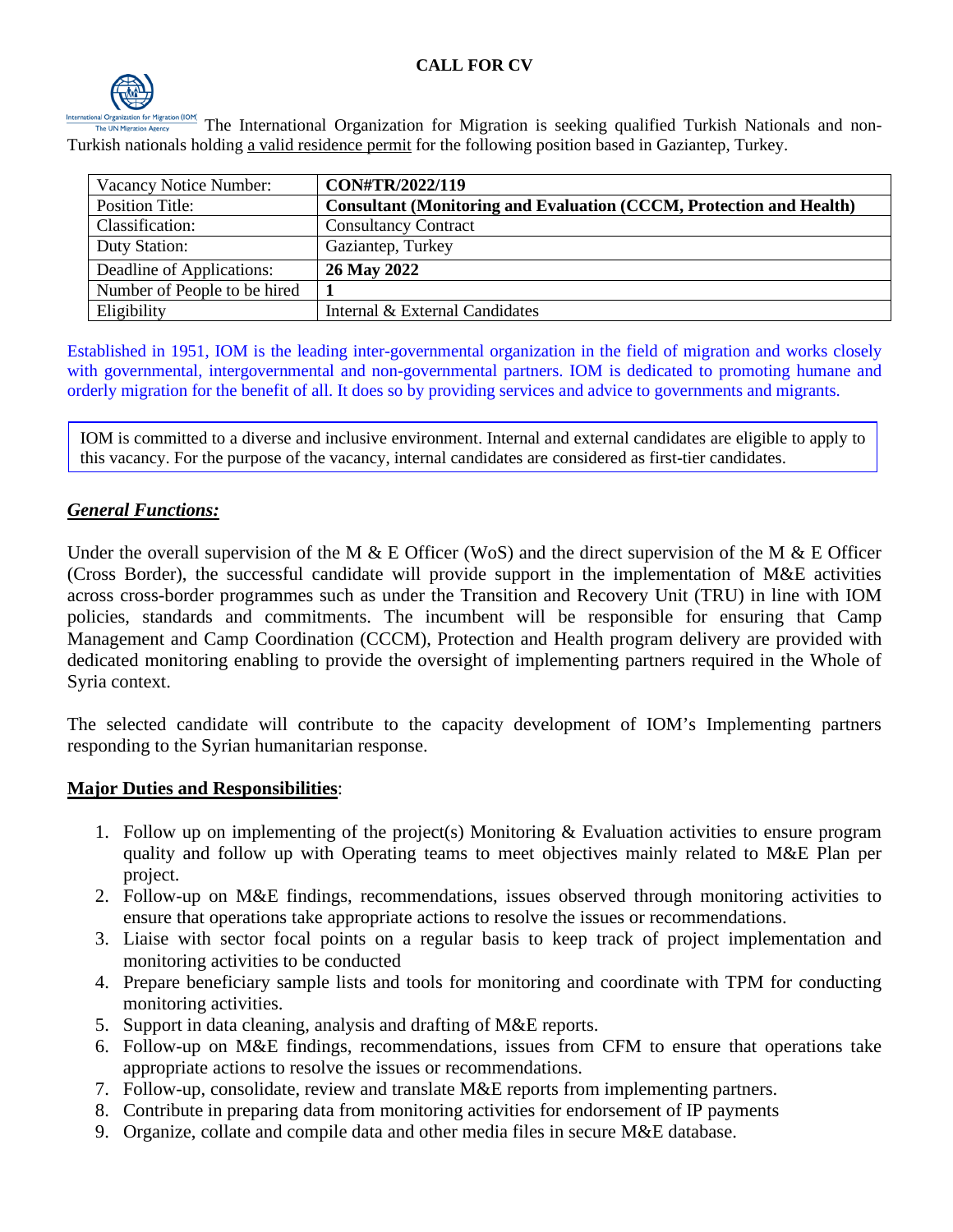- 10. Draft technical visit reports and circulate M&E reports, analysis, findings to relevant project manager and cross-border units.
- 11. Conduct follow-up on M&E reports and action taken by programs based on M&E recommendations and findings.
- 12. Liaise with third party monitors (TPM) monitoring schedules and MEAL plan specifically for CCCM, Protection and Health projects.
- 13. Translation of all M&E tools, data, findings and report.
- 14. Support in designing tools and updating M&E database.
- 15. Follow-up implementing partners for reports and liaise with cross-border operations schedule of shipment and IP activities.
- 16. Support in the development of new monitoring activities based on changes in project modalities.
- 17. Support in consolidating required data for weekly, Monthly, Quarterly and Annual M&E reports. In addition to ongoing M&E data revision and highlighting any observed flags.
- 18. Support in consolidating M&E reports and findings for donor reports and donor TPM
- 19. Adhere to IOM staff standard and policies and practice PSEA at all times.
- 20. Support regular M&E coaching sessions for colleagues and Implementing Partners (IPs) on:
	- Adherence to agreed standards of implementation;
	- Encourage widespread use of appropriate data collection methods
	- Zero tolerance on SEA cases
	- Accountability to beneficiaries

21. Perform such other duties as may be assigned.

### **Tangible and Measurable outputs of the consultancy**

- Coordinate and ensure the timely delivery of the planned M&E activities for CCCM as follows:
	- o Technical Visits
	- o Training monitoring
	- o Services monitoring
	- o Ghost monitoring
	- o Satisfaction Survey
- Coordinate and ensure the timely delivery of the planned M&E activities for Protection as follows:
	- o Protection training monitoring
	- o Ghost monitoring
	- o Distribution and Exit interview
	- o Post Distribution Monitoring
	- o Satisfaction Survey
- Coordinate and ensure the timely delivery of the planned M&E activities for Protection as follows:
	- o Health Facilities monitoring
	- o Health services provision monitoring
	- o Post Project Monitoring (Satisfaction SurveY)
- Review of M&E Data to provide basis for endorsement of implementing partner payments
- Prepare Distribution Monitoring and Exit Interviews reports after each round of distribution
- Clean datasets for Post Distribution Analysis

# **Required Qualifications and Experience:**

# **Education:**

- University degree in Social Science, Development Management or Planning, Statistics or a related field from an accredited academic institution with four years of relevant professional experience; or
- Completed High School degree in above field with six years of relevant experience.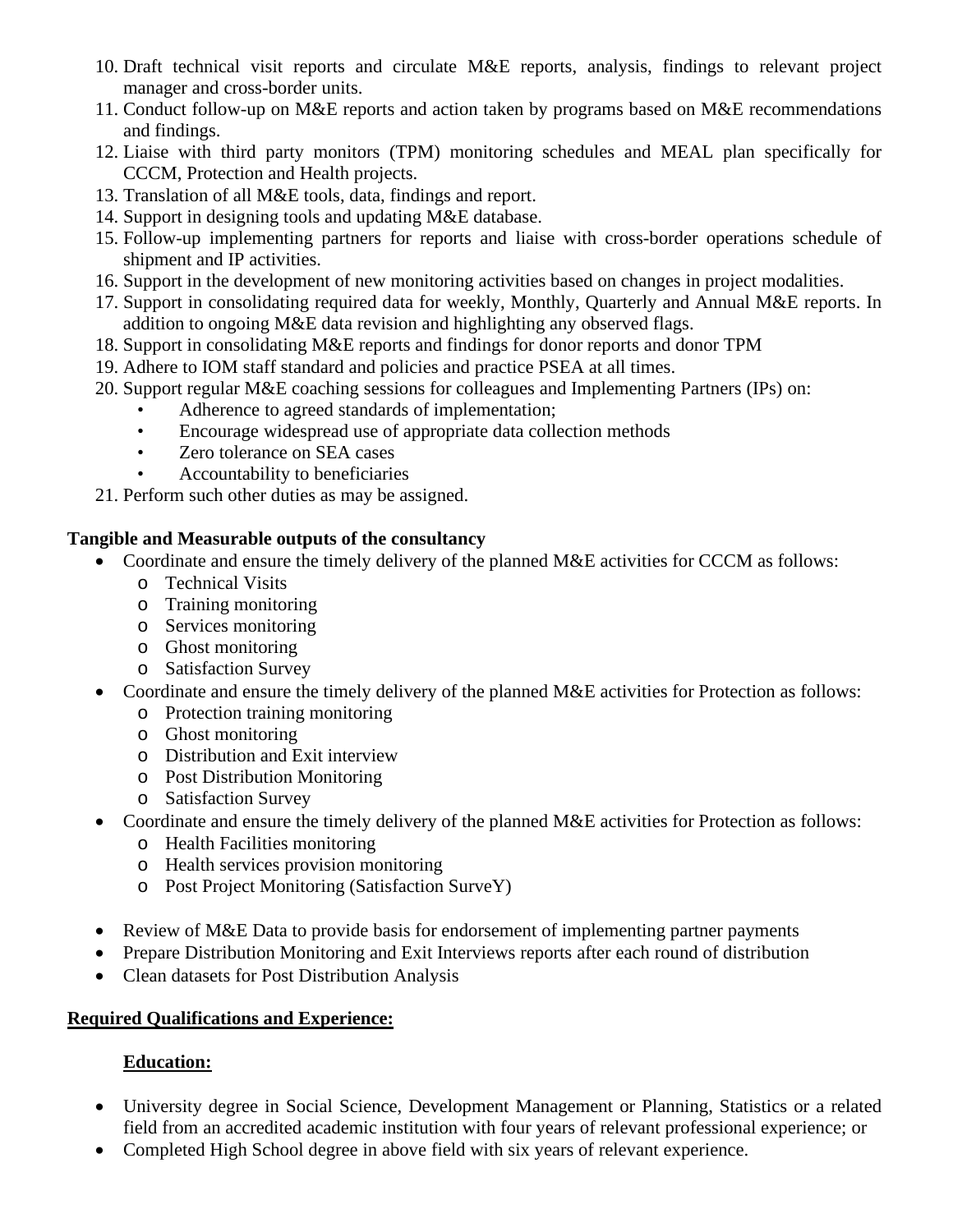### **Experience:**

- Experience in Monitoring and Evaluation in Syrian context, an asset;
- Information analysis and report writing, required;
- Proven ability to consolidate and validate information from multiple sources;
- Proven ability to work with presentation software, e.g. Microsoft PowerPoint is a must

## **Languages:**

- Fluency in **English** and **Arabic** is required.
- Working knowledge of **Turkish** is advantageous.

## **Required Competencies**

The incumbent is expected to demonstrate the following values and competencies:

### **Values**

• Inclusion and respect for diversity:

Shows respect and sensitivity towards gender, culture, ethnicity, religion, sexual orientation, political conviction, and other differences.

• Encourages the inclusion of all team members and stakeholders while demonstrating the ability to work constructively with people with different backgrounds and orientations.

• Promotes the benefits of diversity; values diverse points of view and demonstrate this in daily work and decision making.

- Challenges prejudice, biases and intolerance in the workplace.
- Integrity and transparency:

Upholds and promotes the Standards of Conduct and Unified Staff Regulations and Rules.

- Delivers on commitments; manages the organization's resources reliably and sustainably.
- Embraces and encourages transparency, balancing this with the need for discretion and confidentiality as appropriate.
- Maintains impartiality and takes prompt action in cases of unprofessional or unethical behaviour.

• Does not abuse one's position and acts without consideration of personal gain. Is motivated by professional rather than personal concerns.

• Professionalism:

Demonstrates professional competence and mastery of subject matter and willingness to improve knowledge and skills.

- Seeks to raise professional standards in self and others through daily work and activities.
- Adapts quickly to change and is decisive and versatile in face of uncertainty.

• Shows self-control and persistence when faced with difficult problems and remains calm in stressful situations.

• Is conscientious and efficient in meeting commitments, observing deadlines and achieving results.

**Core Competencies** – behavioural indicators *level 1*

• Teamwork: Establishes strong relationships with colleagues and partners; relates well to people at all levels.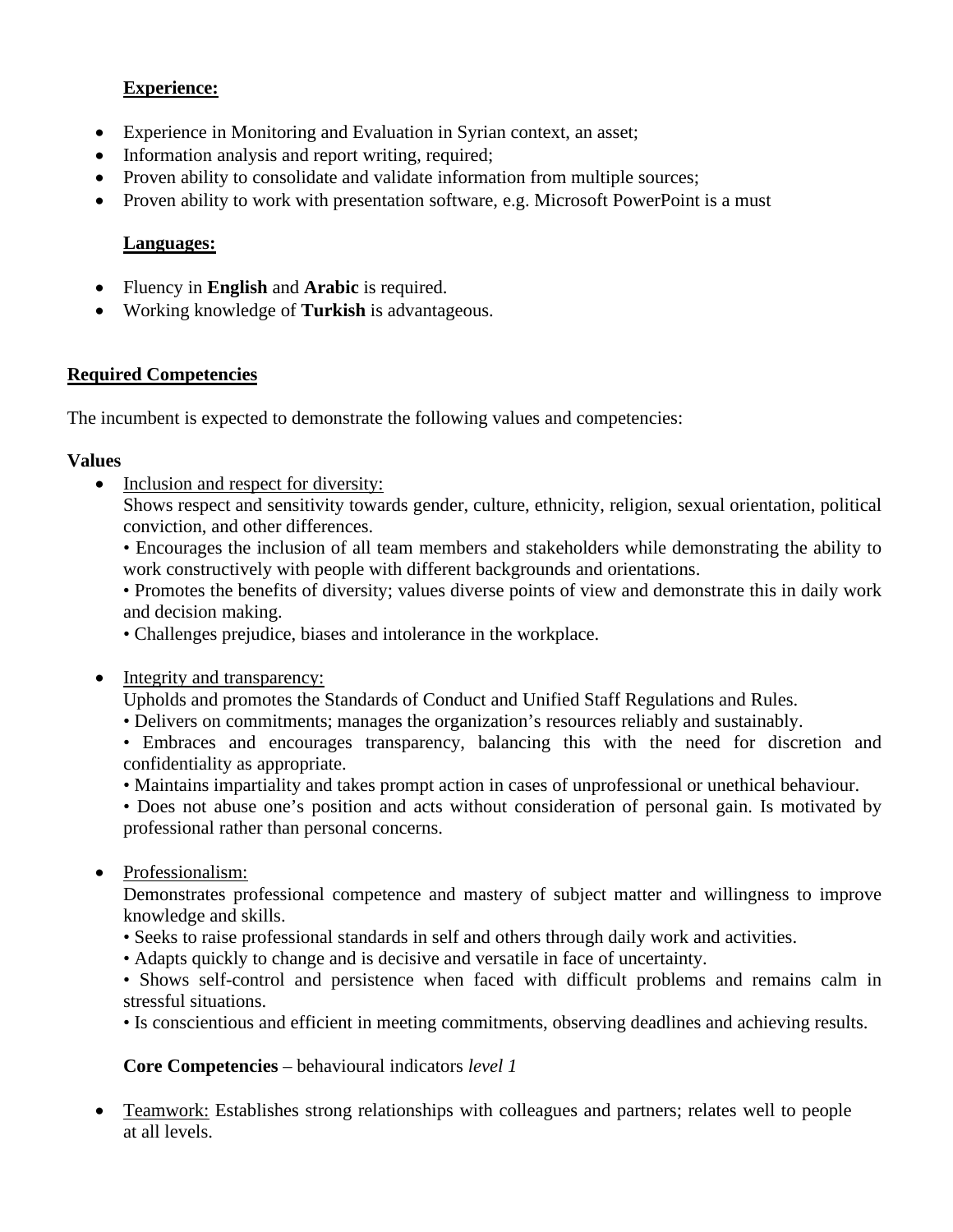• Is fully aware of the team purpose, respects and understands individual and collective responsibilities.

• Willingly puts in extra effort without being asked and adopts a "hands-on" approach whenever necessary to achieve team objectives.

• Coordinates own work with that of the team to meet agreed priorities and deadlines.

#### • Delivering Results:

•Produces quality results and provides quality services to clients.

- Meets goals and timelines for delivery of products or services.
- Manages time and resources efficiently, monitoring progress and making adjustments as necessary.
- Shows understanding of own role and responsibilities in relation to expected results.
- Managing and sharing knowledge:

•Keeps abreast of new developments in own field of competence and creates opportunities for knowledge management initiatives.

• Shares knowledge and learning willingly, and proactively seeks to learn from the experiences of others.

• Puts new learning into practice and draws on diverse sources of ideas and inspiration.

• Contributes to the identification of improvements to work processes and assists in implementing them.

#### • Accountability:

•Accepts personal responsibility for quality and timeliness of work.

• Takes ownership of all responsibilities within own role and honours commitments to others and to the Organization.

• Operates in compliance with organizational regulations and rules.

• Accepts and gives constructive criticism; acknowledges and corrects mistakes and apply lessons learned for improvement.

### • Communication:

•Presents information using language and sequence of ideas that is easy for recipients to understand.

• Adapts communication to the recipient's needs, asks questions to clarify, and exhibits interest in having two-way communication.

• Encourages others to share their views, using active listening to demonstrate openness and to build understanding of different perspectives.

• Listens carefully and genuinely to the views and positions of others; acts on received information.

#### **Other:**

Any offer made to the candidate in relation to this vacancy notice is subject to funding confirmation.

Appointment will be subject to certification that the candidate is medically fit for appointment, accreditation, any residency or visa requirements, and security clearances.

Only candidates residing in either the country of the duty station or from a location in a neighbouring country that is within commuting distance of the duty station will be considered. In all cases, a prerequisite for taking up the position is legal residency in the country of the duty station, or in the neighbouring country located within commuting distance, and work permit, as applicable.

**Please be advised that this is a local position and as such only applications from candidates with a valid residence / working permit residing in Turkey will be considered.**